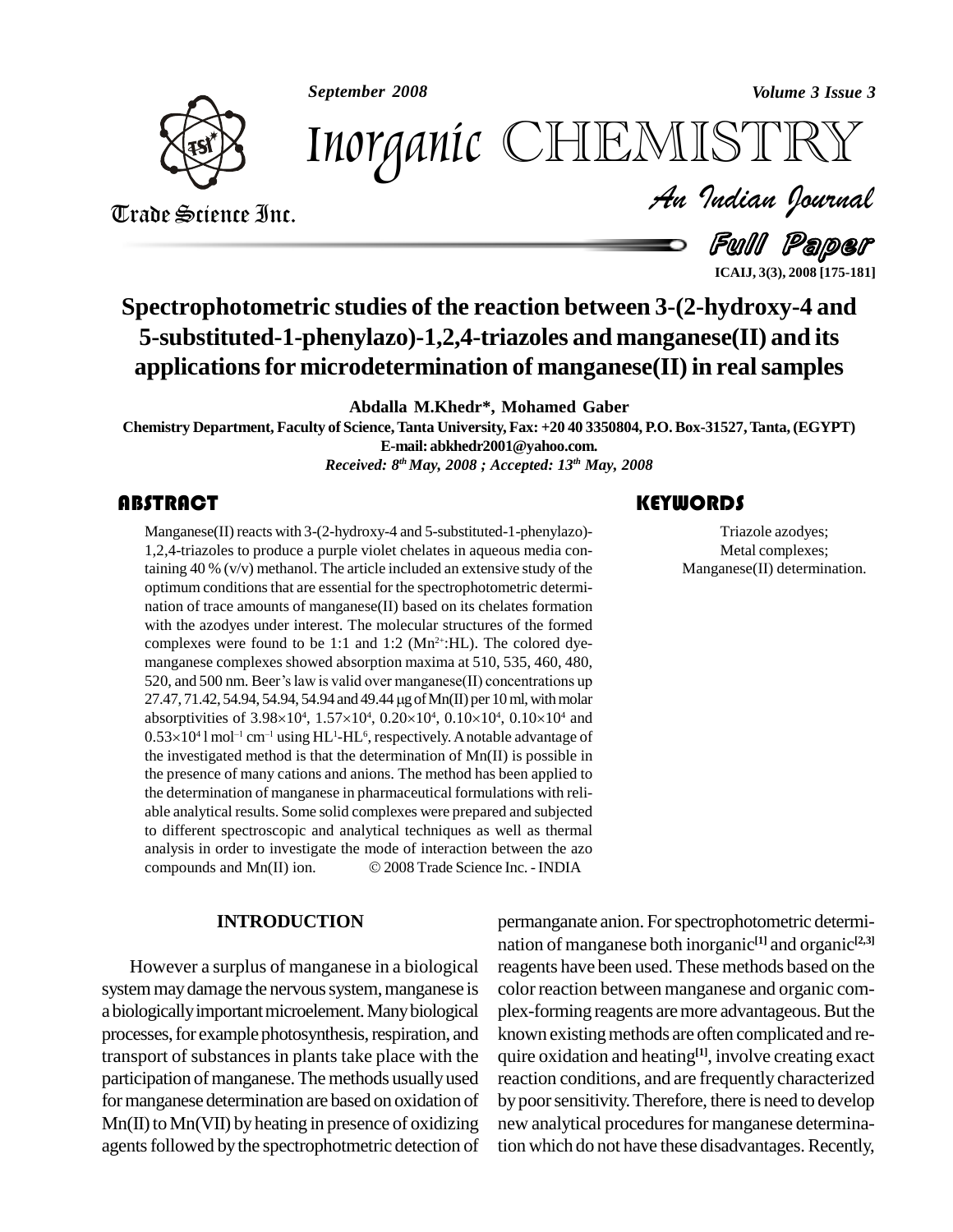Full Paper



**SCHEME 1: The general structure of the investigated azodyes**

heterocyclic azodyes have been utilized as indicators for the spectrophotmetric and chelatometric determination of metal ions<sup>[4-14]</sup>.

The present study describes and discus the possibilities of applying some azo derivatives of 3-amino- 1,2,4-triazole forthe spectrophotometric determination of manganese(II) in different real samples (SCHEME 1). The optimum reaction conditions and other analytical parameters are evaluated.The statistical analysis of the obtained results indicates that the method is precise and accurate.

#### **EXPERIMENTALMETHODS**

#### **A. Material and solutions**

3-Amino-1,2,4-triazole azo derivatives HL (SCHEME 1) were obtained using the diazonium salt a reagen of 3-amino-1,2,4-triazole prepared by dissolving it in hydrochloric acid, cooling to  $0.5^{\circ}$ C, and adding an **2.4. Pre** of 3-amino-1,2,4-triazole prepared by dissolving it in equivalent amount of ice-cooled sodium nitrite solution with vigorous stirring, then, coupling the formed dizonium salt with the different substituted phenols according to the method given before<sup>[15]</sup>. The formed precipitate were tions on vent then the purity of each derivative was checked by different analytical techniques.

The Britton buffer solutions were prepared as previ- inve *Indian*<br> *Indian*<br> **Indiana** *Indian*<br> *Inorganic* CHEMISTRY<br> *An Indian Ionral*<br> *An Indian Ionral* All solutions were prepared from high-purity chemicals, solvents and de-ionized water. The  $10^{-3}$  M solu- subjected tion of azodyes was prepared by dissolving their ap propriate weights in methanol. The  $10^{-3}$  M Mn<sup>2+</sup>-solution was prepared bydissolving the calculated amount of manganese acetate in deionized water with subse quent standardization by the recommended method<sup>[16]</sup>. ric d ously described **[17]**.

#### **B.Equipments**

Absorption measurements were made on a Shimadzu

Uv-Vis 240 recording spectrophotometer using 10-mm matched quartez cells with slit width 1 cm. The pH of the solutions was measured using a digital ORION pHmatched quartez cells with slit width 1 cm. The pH of<br>the solutions was measured using a digital ORION pH-<br>meter model 201 of sensitivity ±0.02 pH unit. The elemental analysis of the prepared solid complexes were determined at the microanalytical unite, Tanta University, Tanta, Egypt. Conductivity measurements were measured at 25°C using a conductance bridge of the type 523 conductometer.APerkin Elmer 1430 spectrophotometer was used for recording the IR spectra of the solid Mn(II)-complexes with  $HL^1$  and  $HL^6$  over the 4000-200cm<sup>-1</sup> range as KBr discs. The thermogravi metric analysis(TGA) were performed using the TG 50-thermogravimetric analyzer (Shimadzu) in the range 25 °C up to 800 °C with 10 °C/min heating rate using nitrogen as an atmosphere.

#### **C. Recommended procedures**

 $1-HL<sup>6</sup>$  chelates was measured at the suitable wavelength against To an aliquot of the solution containing no more **C. Recommended procedures**<br>To an aliquot of the solution containing no more<br>than 71.42 $\mu$ g of Mn(II) in 10 ml calibrated flask, 5 ml of Britton universal buffer of the recommended pH value than 71.42 $\mu$ g of Mn(II) i<br>of Britton universal buffer<br>and 3 ml  $1\times10^{-3}$  M of lig and 3 ml  $1 \times 10^{-3}$  M of ligand solution were added. The contents were shacked, the solution was diluted to the mark with de-ionized water and the absorbance of the a reagent blank prepared underidentical conditions.

#### **2.4. Preparation of solid Mn(II)-complexes with azodyes HL<sup>1</sup> and HL<sup>6</sup>**

filtered off and recrystallized from the appropriate sol- was then refluxed on a water bath for  $\approx 8$  Hrs., and The solid complexes of Mn(II) with  $HL^1$  and  $HL^6$ were prepared by mixing equimolecular ethanolic solutions of azodyes and manganese acetate. The mixture were prepared by mixing equimolecular ethanolic solutions of azodyes and manganese acetate. The mixture was then refluxed on a water bath for  $\approx 8$  Hrs., and allowed to cool whereby the solid complexes separated. The formed precipitate was filtered off, washed with ethanol and dried in vacuum over silica gel then subjected to different analytical techniques.

#### **RESULTSAND DISCUSSION**

The optimum conditions for the spectrophotometric determination of  $Mn(\Pi)$  ions resulted from a careful investigation of all factors involved in the procedure as the followings;

#### **A. Effect of time and temperature**

It was found that the color of the complexes are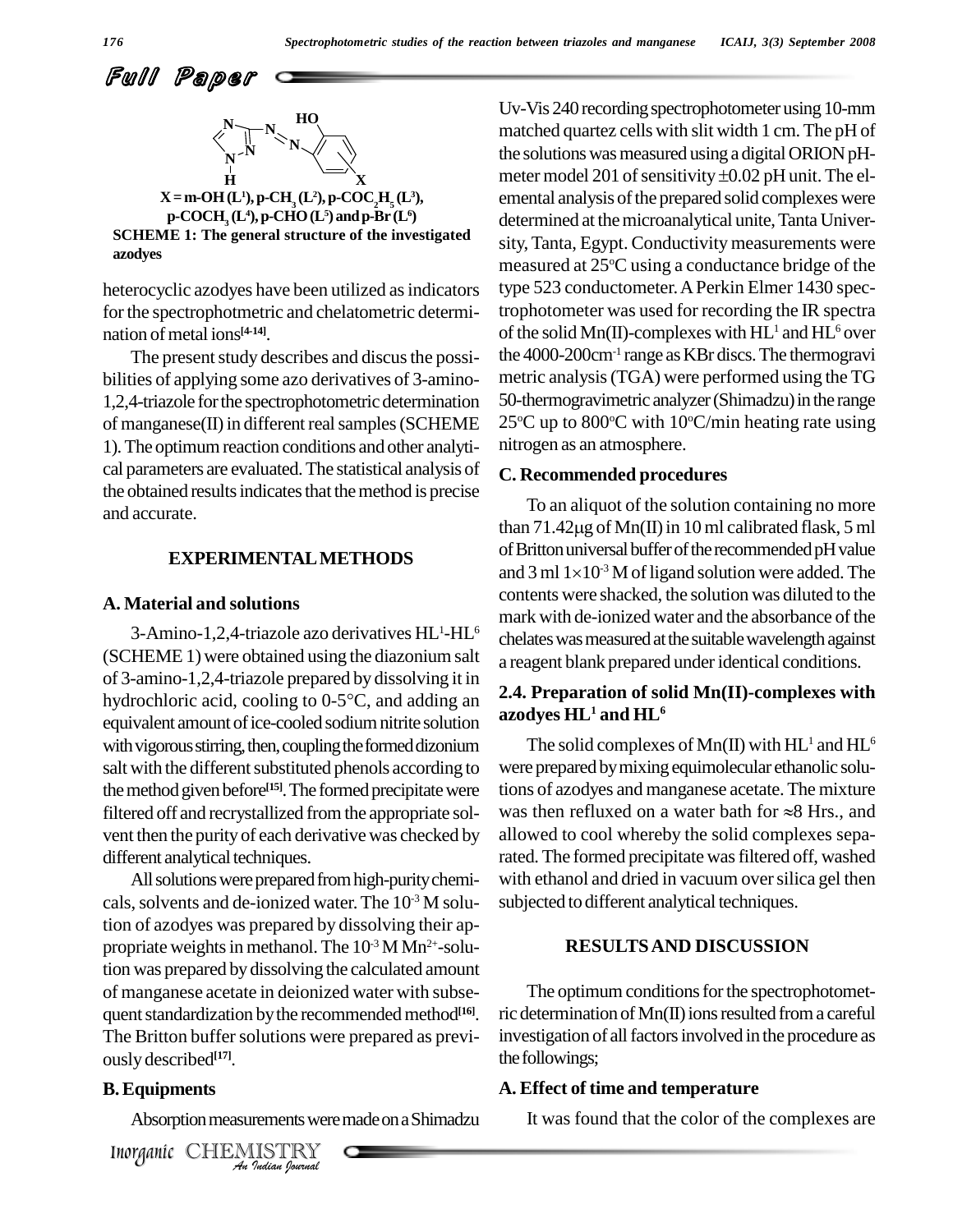## Full Paper



**Figure 1:** The electronic absorption spectra of  $HL^2$  (a) and **itsMn(II) complex(b)inaqueousbuffer solutionof pH=11 containing 40% methanol**



**Figure 2:Absorbance-pHcurves ofMn(II) complexeswith**  $HL^1[\lambda=510$  nm and  $HL^2[\lambda=535$  nm pH<br>ure 2: Absorbance-pH curves of Mn(II<br><sup>1</sup>[λ=510 nm] and HL<sup>2</sup> [λ=535 nm]

completely developed spontenously and remain con-<br>stant for about 12 h, after which they suffer a slight decrease in absorbance; the original value may be retained byshaking.Thiswas achieved bymeasuring the absorbance of some samples at different time intervals. It was also found that raising the temperature to 50 has no effect on the absorbance of all complexes, whereas boiling destroys the formed complexes.

#### **B. Effect of buffer and pH**

The Britton universal buffer was the most suitable media for developing the deep violet color of Mn(II) complexes among those tested borate and acetate buffers. Measurements have shown that the pH at which the maximum complex formation occurs depends on the ligand used. The maximum absorbance  $(\lambda_{\text{max}})$  and the optimum pH values are given in TABLE 1. The absorption spectra of the ligands and their Mn(II)-com plexes(Figure 1) indicate that the visible absorption bands of the free ligands are bathochromically shifted (i.e shifted to longer wavelengths) in the presence of the  $Mn(\Pi)$  ions where the absorption of the azodyes are negligible due to increased delocalization of the electrons on complexation leading to a decrease in the en ergy gap between the ground and excited states **[18]**. Hence, the absorbance of the complexes was measured at these wavelengths in further experiments.

The complexes formation start at pH 2.0 and increase up to a definite pH values (TABLE 1) as evi denced by increase in absorbance (Figure 2) which may be attributed to decreased acidity of the medium and enhanced ionization of the active protons of the azodye

|  | TABLE 1: The spectrophotometric analytical characteristics of Mn(II)-chelates with $\rm HL^1\text{-}HL^6$ |  |
|--|-----------------------------------------------------------------------------------------------------------|--|
|  |                                                                                                           |  |

| $HL$ <sup>1</sup><br>3.84<br>22.12<br>3.9797<br>27.47<br>0.99997<br>12.0<br>1:1<br>(510)<br>(0.0014)<br>(0.00093)<br>(m.OH)<br>1:2<br>7.71<br>44.42<br>$(2.75 - 16.48)$<br>$HL^2$<br>21.55<br>1.6024<br>71.42<br>3.74<br>0.99996<br>11.0<br>1:1<br>$(p.CH_3)$<br>(535)<br>8.09<br>(0.0038)<br>(0.00091)<br>$(5.49 - 32.96)$<br>1:2<br>46.64<br>$HL^3$<br>3.90<br>0.2005<br>0.99992<br>54.94<br>9.0<br>1:1<br>22.47<br>$(p$ .COOEt)<br>(460)<br>8.08<br>(0.00002)<br>$(16.48 - 54.94)$<br>1:2<br>46.58<br>(0.0273)<br>$HL^4$<br>4.19<br>54.94<br>24.15<br>0.1024<br>0.99992<br>6.0<br>1:1 | 0.5<br>(1.5)<br>1.0<br>(3.0) |
|------------------------------------------------------------------------------------------------------------------------------------------------------------------------------------------------------------------------------------------------------------------------------------------------------------------------------------------------------------------------------------------------------------------------------------------------------------------------------------------------------------------------------------------------------------------------------------------|------------------------------|
|                                                                                                                                                                                                                                                                                                                                                                                                                                                                                                                                                                                          |                              |
|                                                                                                                                                                                                                                                                                                                                                                                                                                                                                                                                                                                          |                              |
|                                                                                                                                                                                                                                                                                                                                                                                                                                                                                                                                                                                          |                              |
|                                                                                                                                                                                                                                                                                                                                                                                                                                                                                                                                                                                          |                              |
|                                                                                                                                                                                                                                                                                                                                                                                                                                                                                                                                                                                          | 1.0                          |
|                                                                                                                                                                                                                                                                                                                                                                                                                                                                                                                                                                                          | (3.0)                        |
|                                                                                                                                                                                                                                                                                                                                                                                                                                                                                                                                                                                          | 1.0                          |
| $(p$ .COCH <sub>3</sub> )<br>(480)<br>8.71<br>(0.0543)<br>(0.00003)<br>$(16.48 - 43.95)$<br>1:2<br>50.21                                                                                                                                                                                                                                                                                                                                                                                                                                                                                 | (3.0)                        |
| $HL^5$<br>10.0<br>3.70<br>21.31<br>0.1017<br>0.99998<br>54.94<br>1:1                                                                                                                                                                                                                                                                                                                                                                                                                                                                                                                     | 1.0                          |
| (p.CHO)<br>7.77<br>(0.00002)<br>$(21.98-54.94)$<br>(520)<br>1:2<br>44.77<br>(0.0535)                                                                                                                                                                                                                                                                                                                                                                                                                                                                                                     | (3.0)                        |
| $HL^6$<br>49.44<br>10.0<br>2.94<br>16.93<br>0.5334<br>1:1<br>0.99993                                                                                                                                                                                                                                                                                                                                                                                                                                                                                                                     | 1.0                          |
| $(p.\operatorname{Br})$<br>(500)<br>1:2<br>(0.0103)<br>$(11.00-49.44)$<br>6.64<br>38.27<br>(0.00012)                                                                                                                                                                                                                                                                                                                                                                                                                                                                                     | (3.0)                        |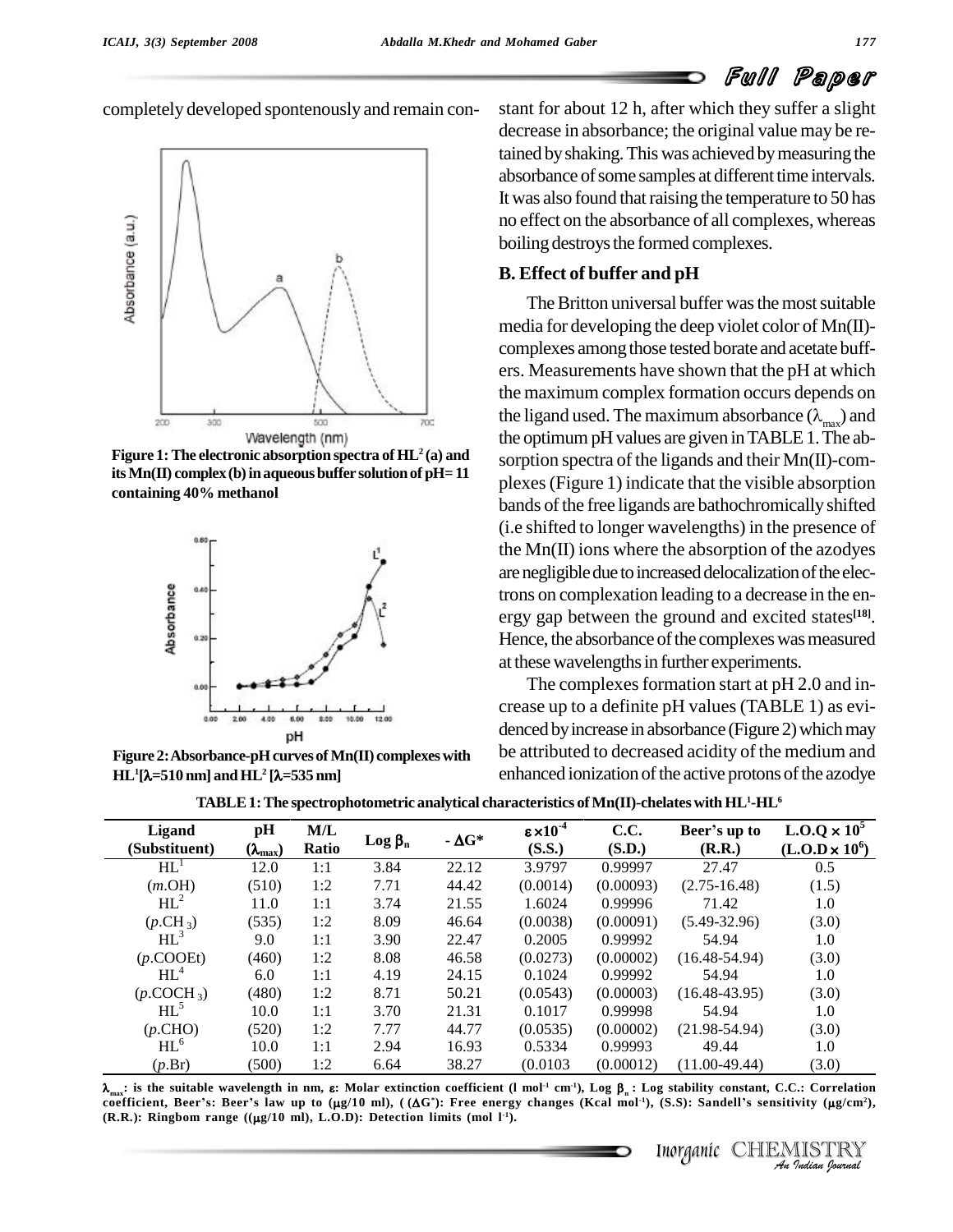# Full Paper

molecule (HL).

This behavior is quite common for complexes formed by proton displacement from reagent through the metal ion **[19]**.Also, a constant absorbance was obtained in addition of up to 5 ml of buffer, hence all ex periments were performed in presence of 5 ml Britton buffer of the recommended pH value.

### **C. Effect of sequence of addition and ligand con centration**

Addition in the seqence azodye-metal-buffer was found to be the most favorable one for color develop-<br>ment of all meanganese chelates under interest. With<br>the addition of 0.1-4.0 ml of  $1\times10^{-3}$  M of ligand solument of all meanganese chelates underinterest. With the addition of 0.1-4.0 ml of  $1\times10^{-3}$  M of ligand solution (HL<sup>1</sup>-HL<sup>6</sup>), the absorbance was uncghanged after its of addition of more than 2.5 ml. So determinations were obtarried out with 3.0 ml of  $1\times10^{-3}$  M of ligand solution. addition of more than 2.5 ml. So determinations were carried out with 3.0 ml of  $1\times10^{-3}$  M of ligand solution.

#### **D.The composition, conditionalstability constants and free energy changes of the formed Mn(II) complexes**

The composition of the  $Mn(II)$ -chelates with azodyes HL<sup>1</sup>-HL<sup>6</sup> was investigated in the light of the  $27.47$ spectroscopic results obtained from mole ratio and continuous variation methods<sup>[20-22]</sup>. The Mn<sup>2+</sup>:HL ratios  $_{\text{equal}}$ were found to be 1:1 and 1:2 in the formed complexes. These results were confirmed by the data obtained from conductometric titration. The conditional stability constants and free energy changes of the formed  $Mn(\text{II})$ complexes are calculated from the results of continu ous variation and mole ratio methods and listed in TABLE 1<sup>[23]</sup>. The tabulated results indicate that the sta-<br> bility of the Mn(II) chelates with  $HL^1$ -HL<sup>6</sup> increase with forign increasing the number of azodye molecules attached to Mn(II) ion and electron donating character of m- and p-substituent gruops attached to the phenyl moiety. **E.** Mn(II) ion and electron donating character of m- and p-substituent gruops attached to the phenyl moiety. Mo<sup>6</sup><br>**E. Beer's law, sensitivity and statistical Analysis** tivit

# **E. Beer's law, sensitivity and statistical Analysis**<br>The chelates adhered to Beer's law (Figure 3) up

of 0.0014, 0.0037, 0.0274, 0.0540, 0.0538 and<br>
0.0103 μg cm<sup>-2</sup> using HL<sup>1</sup>-HL<sup>6</sup>, respectively.<br>
The regression analysis of the calibration graphs and<br>
other quantitative data like detection limits and the lim-<br>
500°C.<br> to 27.47, 71.42, 54.94, 54.94, 54.94 and 49.44 µg of  $Mn(II)$  per 10 ml with a molar absorptivities of  $1018$ to 27.47, 71.42, 54.94, 54.94, 54.94 and 49.44 µg of the bu<br>Mn(II) per 10 ml with a molar absorptivities of ions.<br>3.98×10<sup>4</sup>, 1.60×10<sup>4</sup>, 0.20×10<sup>4</sup>, 0.10×10<sup>4</sup>, 0.10×10<sup>4</sup> **G.An**  $4.160\times10^{4}$  0.20 $\times10^{4}$  0.10 $\times10^{4}$  0.10 Mn(II) per 10 ml w<br>3.98×10<sup>4</sup>, 1.60×10<sup>4</sup>,  $\frac{1}{2}$  and 0.53×10<sup>4</sup> l mol<sup>-1</sup> cr <sup>4</sup> l mol<sup>-1</sup> cm<sup>-1</sup>, and a Sandell sensitivities<sup>[24]</sup> tic and 0.53×10<sup>4</sup> l mol<sup>-1</sup> cm<sup>-1</sup>, and a Sande<br>of 0.0014, 0.0037, 0.0274, 0.054<br>0.0103 µg cm<sup>-2</sup> using HL<sup>1</sup>-HL<sup>6</sup>, respe <sup>1</sup>-HL 6 , respectively.

The regression analysis of the calibration graphs and



**Figure 3: Absorbance-concentration plots of Mn(II)-** HL<sup>1</sup>[pH=12 and  $\lambda$ =510 nm] and Mn(II)- HL<sup>2</sup> [pH=11 and **1**<br>**1 a 1 a 1 a is of Mn(II)**<br>**1 pH=12** and λ=510 nm] and Mn(II)- HL<sup>2</sup> [pH=11 and F **=535 nm] systems**

its of quantification as defined by IUPAC**[25]** for the obtained calibration graphs is presented in TABLE 1. The results obtained donate that  $HL^1$  is the most sensitive chromogenic reagent for the spectrophotometric determination of  $Mn(II)$  ion.

The precession of the suggested method using  $HL<sup>1</sup>$ as the best chromogenic has been evaluated by seven<br>replicate determinations of standard solution containing<br>27.47  $\mu$ g of Mn(II) in 10 ml. Satisfactory results were replicate determinations of standard solution containing obtained with a variation cofficient and relative error equal 0.15% and 0.55%, respectively.

#### **F. Effect of foreign ions**

Solutions containing 2.75 mg/l and various forign ions were prepared and the recommended procedure using HL<sup>1</sup> as the best chromogenic reagent for the determination of manganese was carried out. With a relative error of  $\pm 5\%$ , the tolerance limits (mg) for various termination of manganese was carried out. With a relaforign ions are as follows: of  $Li^+$ ,  $K^+$ ,  $Na^+$ ,  $Ag^+$ ,  $Ca^{2+}$ ,  $Mg^{2+}$ , Ba<sup>2+</sup>, Sr<sup>2+</sup>, NH<sub>4</sub><sup>+</sup>, CH<sub>3</sub>COO, CO<sub>3</sub><sup>2</sup>, HCO<sub>3</sub><sup>-</sup>, Cl<sup>-</sup> , Br, (12); Pb<sup>2+</sup>, Cd<sup>2+</sup> Hg<sup>2+</sup>, La<sup>3+</sup>, Bi<sup>3+</sup>, Sb<sup>2+</sup>, As<sup>3+</sup>, and  $Mo^{6+}(6)$ ; Fe<sup>3+</sup>, Co<sup>2+</sup>, Ni<sup>2+</sup>, Cu<sup>2+</sup>, Zn<sup>2+</sup> (3). The selectivity of the present methods stems from the fact that acetic, boric, and phosphoric acids, as constituents of the buffer used, act as masking agents for many cations.

#### 4 **G.Analysis of manganese content in pharmaceuticalformulations**

other quantitative data like detection limits and the lim-<br>500°C. The residue was dissolved in 5 ml concentrated One capsule of the analyzed pharmaceutical for mulation was taken in a 25 ml crucible and treated with<br>few drops of 8 M hydrochloric acid then digested at<br>500°C. The residue was dissolved in 5 ml concentrated few drops of 8 M hydrochloric acid then digested at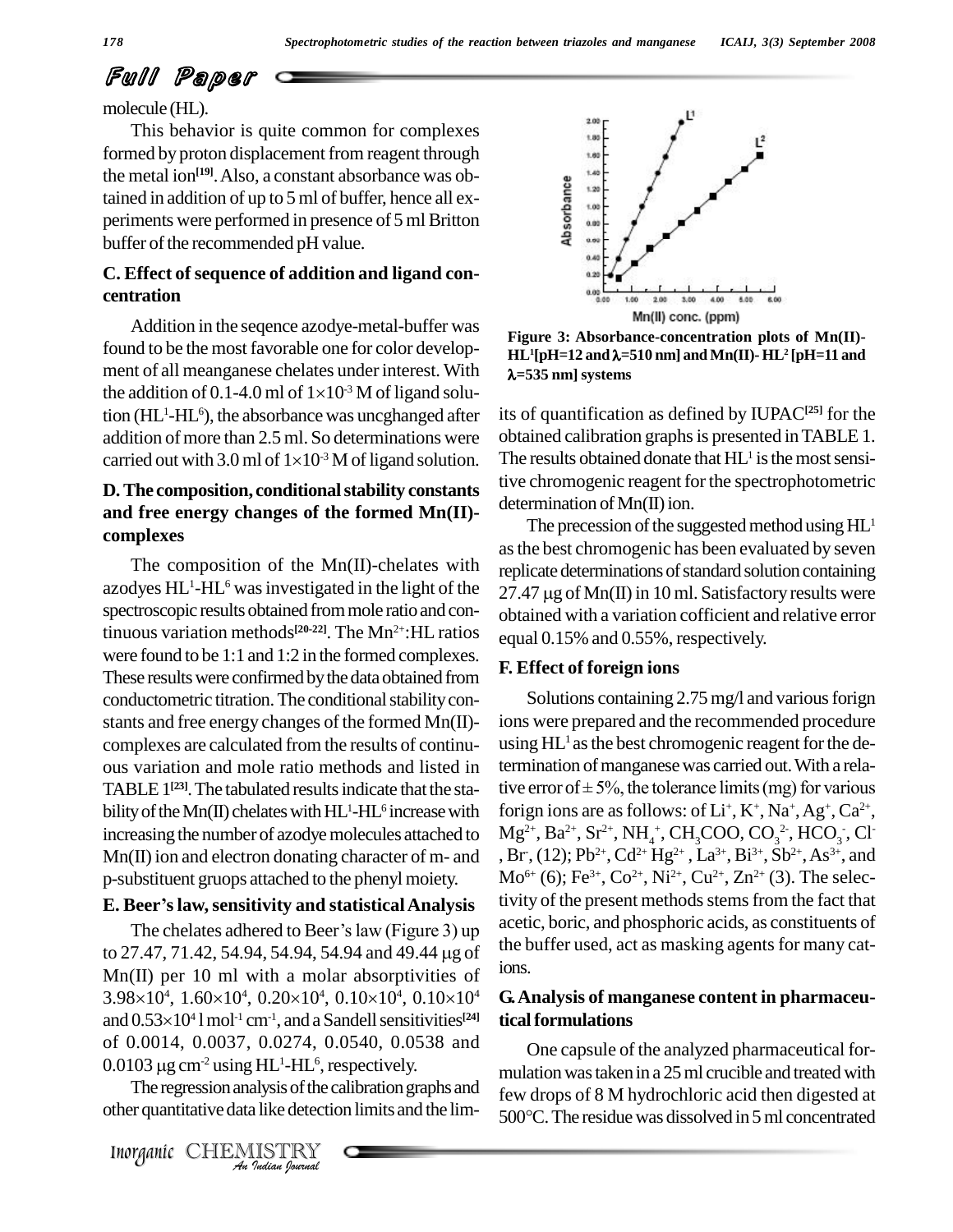**TABLE2: Spectrophotometric determination of manganese in pharmaceutical formulations**

|                                        | Manganese content (mg) R.S.D. R.E. |       |               |                 |
|----------------------------------------|------------------------------------|-------|---------------|-----------------|
| Pharm. formu. Certified value Using HL |                                    |       | $\frac{0}{0}$ | $\frac{0}{0}$   |
| Royal VIT G. <sup>A</sup>              | 1.000                              | 1.005 |               | $0.561$ $0.500$ |
| $Supradyn-R^B$                         | 0.500                              | 0.497 | 0.600         | 0.660           |

**R.S.D.%: Relative standard deviation. R.E.%: Relative error, <sup>A</sup> : produced by SEDICO parmaceutical CO. <sup>6</sup> October city <sup>ñ</sup> Egypt. B : Produced by rocche consumer health (Worldwide) S.A., isvicre ile roche mustahzarlari Sanayi, Anonim Sirketi, Levent, Istanbul - Turkey.**

HCl and heated in a water bath for 2 min, then it was diluted with 5-10 ml of doubly distilled water and filtered when necessary. The acid concentration in the filtrate was decreased by repeatable dilution and evaporation. The solution was transferred into a 100 ml calibrated flask, diluted to the mark with distilled water ration. The solution was transferred into a 100 ml cali-<br>brated flask, diluted to the mark with distilled water<br>and mixed well. Into 0.1 ml of this solution, 3 ml  $(1\times10^{-10})$  to the and mixed well. Into 0.1 ml of this solution,  $3 \text{ ml } (1 \times 10^{-7})$  $3^3$  M) of HL<sup>1</sup> (the best chromogenic reagent) and 5 ml  $-3$ . T buffer solution of  $pH=12.0$  were added, then the volume was completed to the mark of 10 ml calibrated flask. The absorbance was measured at 510 nm againest a reagent blank solution prepared in the same manner which can be assigned to the v(Mn-O) and v(Mnfor seven times and the results are listed in TABLE 2. The very small values of the relative standard deviations and relative errors of the obtained results com pared with the certified values are good indication for the high precession and good accurcy of the investi gated method.

#### **H. Structure elucidation**

In order to investigate the molecular structure of the formed Mn(II) complexes with azodyes  $HL^1-HL^6$ , were studied the solid (1:1) Mn(II)-complexes with  $HL^1$  and  $HL^6$ were prepared and subjected to different analytical methods.The prepared complexes were found to have the following molecular compositions; [MnL  $(H<sub>2</sub>O)$ ].4H<sub>2</sub>O(1) and [MnL<sup>6</sup>AcO(H<sub>2</sub>O)].4H<sub>2</sub>O(2). The comparison data of elemental analysis are in satisfactoryagreement with those calculated fromthe suggested formula.The complexes are stable to the atmosphere and insoluble in most organic solvents but soluble in DMF.

The low molar conductance values for  $10^{-3}$  M so-<br>of the band lution of Mn(II)-complexes in DMF which were found to be 5.69 for (1) and 5.76 ohm<sup>-1</sup> cm<sup>2</sup> mol<sup>-1</sup> for (2) indicated the non-ionic character of the complexes and also that the acetate ion is inside the coordination sphere of themetal ion **[26]**.

The bonding of the azodyes  $HL^1$  and  $HL^6$  to  $Mn(II)$ ions wasinvestigated by comparing the IR spectra of **R.S.D. R.E.** the complexes with those of the free azodyes which  $\frac{1}{\gamma_0}$   $\frac{\%}{\%}$  **expands** the following points:  $\frac{\%}{\epsilon_0}$  reveals the following points:

- 1. The IR spectra of the solid Mn(II)-complexes (1) and (2) exhibit very broad bands at 3420 and 3351 cm<sup>-1</sup>, respectively, can be assigned to  $v(OH)$  of the and (2) exhibit very broad bands at 3420 and 3351  $cm^{-1}$ , respectively, can be assigned to  $v(OH)$  of the water molecules associated with the complexes. The presence of lattice water molecules in the complexes makes it is difficult to consider the behavior of the (OH) band of the phenolic OH groups. makes it is difficult to consider the beh<br> $v(OH)$  band of the phenolic OH groups<br>2. The  $v(N=N)$  bands of  $HL<sup>1</sup>$  and  $HL<sup>6</sup>$  a
- $<sup>1</sup>$  and HL<sup>6</sup> at 1395 and</sup> 1405 appeared at 1400 and 1399 cm-1 in the spectra of the complexes  $(1)$  and  $(2)$ , respectively. These shifts revealed the coordination of the azo nitrogens to the Mn(II) ions.
- 3. The bonding of the  $Mn(\Pi)$  ions to the oxygen of the hydroxy groups and the azo nitrogens is supported by the appearance of two new bands at 535, 425 for complex  $(1)$  and 581, 430 cm<sup>-1</sup> for complex  $(2)$ by the appearance of two new bands at 535, 425<br>for complex (1) and 581, 430 cm<sup>-1</sup> for complex (2)<br>which can be assigned to the  $v(Mn-O)$  and  $v(Mn-$ N), respectively **[27]**.
- 4. The complexes contain two bands near 1575 and 1535 cm-1 corresponding to a monodentate acetate anion **[28]**.

The observed magnetic moment for the Mn(II) complexes amounted to be 5.92 for complex (1) and 5.82 BM for complex (2) at room temperature, are indicative of five unpaired electrons.

were studied as nujol mull and in DMF solution within  $^{1}$ AcO The electronic absorption spectra of Mn(II)-complexes The electronic spectra of the Mn(II) complexes the range 200-700 nm. The shifts of the band positions together with the change in color of the complexes compared with the free ligands indicate complex formation. compared with those of the free ligands exhibit two new bands at 482 and 558 nm for complex (1) and 487 and 545 nm for complex(2). These two bands can be as signed to  ${}^6T_{1g} \rightarrow {}^4T_{2g}$  (G) and  ${}^6T_{1g} \rightarrow {}^4T_{1g}$  (G) for  $d^5$ 545 nm for complex(2). These two bands can be as-<br>signed to  ${}^6T_{1g} \rightarrow {}^4T_{2g}$  (G) and  ${}^6T_{1g} \rightarrow {}^4T_{1g}$  (G) for d<sup>5</sup><br>systems, respectively. The position of  $\lambda_{max}$  and the shape of the bands indicate a tetrahedral geometry<sup>[29,30]</sup> of the Mn(II) complexes.

*In*(II)-com-<br>step within<br>ed to loss of<br>5.11; found<br>**IISTRY** The TGA curves of the investigated Mn(II)-com plexes show four essential steps. The first step within temperature range (95-125 <sup>o</sup>C) is attributed to loss of lattice water molecule (% cal.: 13.75 and 15.11; found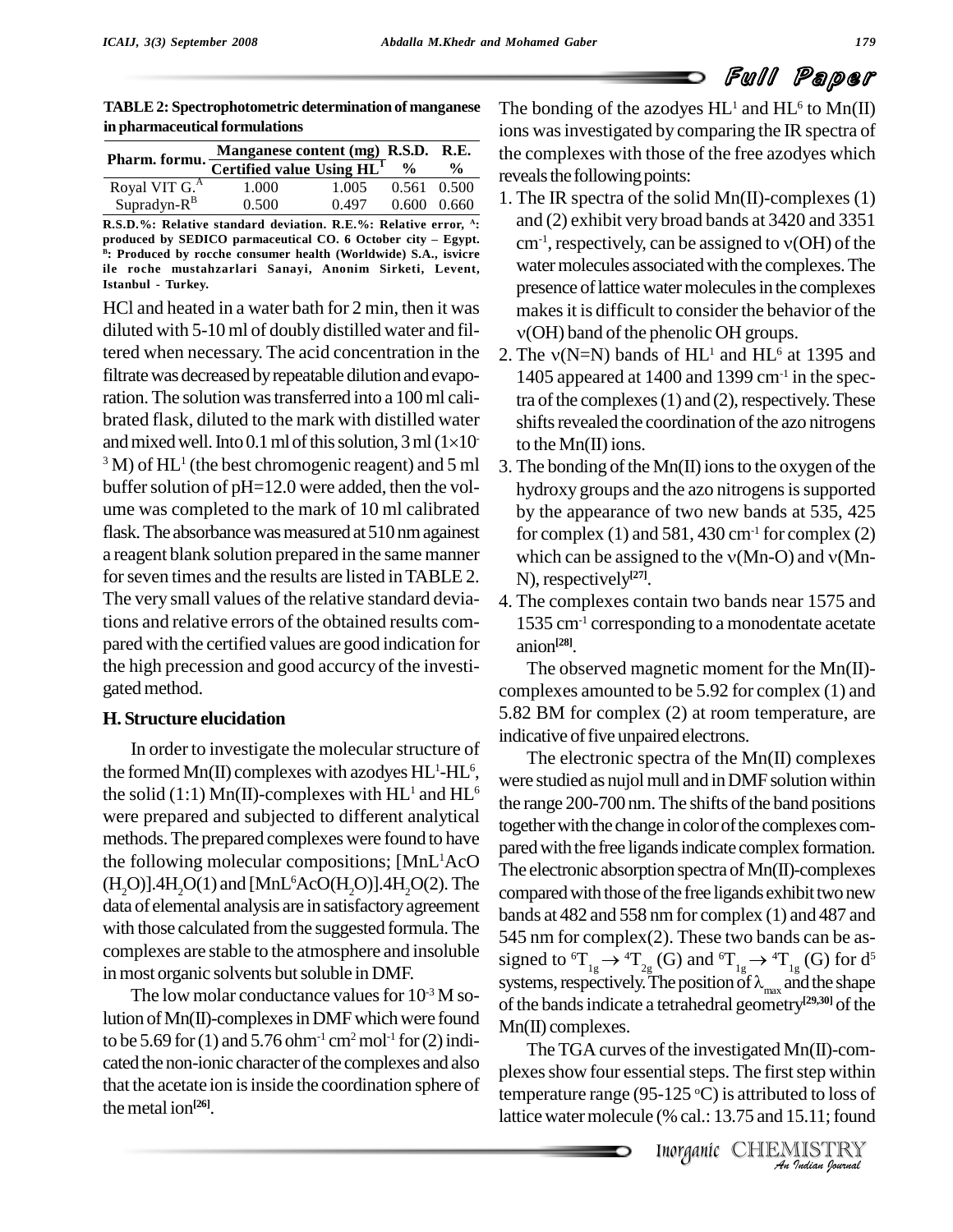|                   | `u       |             |        |                             |                                   |                     |                                                                                                  |                                    |
|-------------------|----------|-------------|--------|-----------------------------|-----------------------------------|---------------------|--------------------------------------------------------------------------------------------------|------------------------------------|
|                   |          |             |        |                             |                                   |                     | TABLE 3: Kinetic parameters of the thermal decomposition stages of Mn(II)-complexes (1) and (2). |                                    |
| Comp no. Step no. |          | $\mathbf n$ | r      | $E$ (kJ mol <sup>-1</sup> ) | $\Delta H^*(kJ \text{ mol}^{-1})$ | $A(S^1)$            | $-\Delta S^*$ (kJ K <sup>-1</sup> mol <sup>-1</sup> )                                            | $\Delta G^* (kJ \text{ mol}^{-1})$ |
|                   |          |             | 0.9749 | 41.86                       | 39.21                             | $4.9\times10^{8}$   | 0.0875                                                                                           | 68.04                              |
|                   |          |             | 0.9598 | 26.00                       | 23.36                             | $3.0\times10^{8}$   | 0.0915                                                                                           | 59.75                              |
|                   | 3        | 0.66        | 0.8339 | 22.46                       | 19.81                             | $5.5 \times 10^{7}$ | 0.1056                                                                                           | 70.68                              |
|                   | 4        |             | 0.8983 | 36.36                       | 33.70                             | $4.2 \times 10^8$   | 0.0887                                                                                           | 89.70                              |
| ↑                 |          |             | 0.9957 | 28.91                       | 26.26                             | $3.4 \times 10^8$   | 0.0906                                                                                           | 57.19                              |
|                   | $\gamma$ |             | 0.9913 | 46.85                       | 43.18                             | $4.8 \times 10^{8}$ | 0.0903                                                                                           | 83.10                              |
|                   | 3        | $\Omega$    | 0.9955 | 50.82                       | 48.18                             | $5.9 \times 10^8$   | 0.1222                                                                                           | 111.61                             |
|                   | 4        | $\Omega$    | 0.9798 | 27.39                       | 24.74                             | $3.2\times10^8$     | 0.0910                                                                                           | 88.27                              |

E\*: Activation energy, ΔH\*: Enthalpy, A: Frequency factor, ΔS\*: Entropy, ΔG\*: Free energy, r: Correlation coefficient



SCHEME 2: Representative structures of the mode of bonding formed between  $\text{Mn}(\textbf{II})$  ion and the azodyes under in**terest.** In which X = m-OH (HL<sup>1</sup>), p-CH<sub>3</sub> (HL<sup>2</sup>), p-COC<sub>2</sub>H<sub>5</sub><br>(HL<sup>3</sup>), p-COCH<sub>3</sub> (HL<sup>4</sup>), p-CHO (HL<sup>5</sup>) and p-Br (HL<sup>6</sup>) **<sup>3</sup>),p-COCH<sup>3</sup> (HL <sup>4</sup>),p-CHO(HL <sup>5</sup>)andp-Br(HL 6)**

13.21 and 15.00). The second decomposition step within temperature range 125-180 °C is due to loss of  $^{9}$  F the coordinated water molecules (% cal.: 3.44 and 3.78; found: 3.05 and 3.67). The third step involves evolution of the coordinated acetate groups as acetic acid molecules in temperature range 240-280°C (% cal.: 11.26 and 12.38; found: 11.43 and 12.00) for com plexes  $(1)$  and  $(2)$ , respectively. The last step involves complete decomposition of the organic part in two unseprated stages, evolution of  $CO_2$ , NH<sub>3</sub> and H<sub>2</sub>O as [2] E.M bi-products and formation of manganese oxide as a final product on temperature range  $325-500$ °C. The results of thermal analysis are a good confirmation for the molecular formula suggested based on the data of el emental analysis.

the Coatsa-Redfern equation<sup>[31]</sup>. The calculated values  $\begin{bmatrix} 0 \\ 1 \end{bmatrix}$ *Indian Journal Indian*<br> *Incention Indian*<br> *Indian IABLE* 3. The negatives of ΔS indicate that the activated complexes<br>
more ordered systems than reactants.<br> *Inorganic* CHEMISTRY The kinetic parameters such activation energy  $(E^*),$ enthalpy ( $\Delta H^*$ ), entropy ( $\Delta S^*$ ), and free energy ( $\Delta G^*$ ) of the decomposition were evaluated graphically from of the decomposition were evaluated graphically from<br>the Coatsa-Redfern equation<sup>[31]</sup>. The calculated values<br>of E\*,  $\Delta H^*$ ,  $\Delta S^*$ , and  $\Delta G^*$  for the different decomposition steps are listed inTABLE3.The negative val of  $E^*$ ,  $\Delta H^*$ ,  $\Delta S^*$ , and  $\Delta G^*$  for the different decomposition steps are listed in TABLE 3. The negative values of  $\Delta S$  indicate that the activated complexes have more ordered systems than reactants.

#### **CONCLUSION**

The results obtained above indicated that the proposed method is high sensitive and selective for the spectrophotometric determination of microgram amounts of manganese(II). It offers advantages like reliability and reproducibility in addition to its simplicity, instant color development and suffers from less interference. It has been successfully applied to the determination of manganese at trace level in pharmaceutical formulations. Based on the data obtained from the solid complexes studies, the  $Mn(\Pi)$  ions would be bonded to each ligand molecule (HL <sup>1</sup>-HL <sup>6</sup>) by one covalent bond with the phenolic oxygen in the *ortho*-position to the azo group by proton displacement and one coordination bond with the azo nitrogens which means that the ligands under study behaves as mono basic bidentate ligands toward  $Mn(II)$  ion (SCHEME 2).  $\mathbf{X}$   $\vert$ 

#### **REFERENCES**

- **[1]** A.K.Lavrukhina, L.V.Yukina; Analytical Chemistry of Manganese, Moscow, Nauka **(1974)**.
- **[2]** E.M.Donaldson, W.R.Inmam; Talanta, **13**, 489 **(1966)**.
- **[3]** K.Burger; Organic Reagents in Metal Analysis, Budapest, Hungary, Pergamon, **(1973)**.
- **[4]** R.M.Issa, M.Gaber, A.M.Khedr; Egypt.J.Anal. Chem., **10**, 23 **(2001)**.
- **[5]** M.I.Albero, J.A.Ortuno, M.S.Garcia, C.Sanchez- Pedreno,R.Exposite;J.Pharm.Biomed.Anal., **29**, 779 **(2002)**.
- **[6]** Z.J.Li,J.M.Pan, X.Tang;Anal.Bioanal.Chem., **374**, 1125 **(2002)**.
- [7] B.M.Nagabhushana,, G.T.Chandrappa, B.Nagappa, N.H.Nagaraj;Anal.Bioanal.Chem., **373**, 299 **(2002)**.
- **[8]** J.Karpinska, M.Kulikowska; J.Pharm.Biomed.

Full Paper